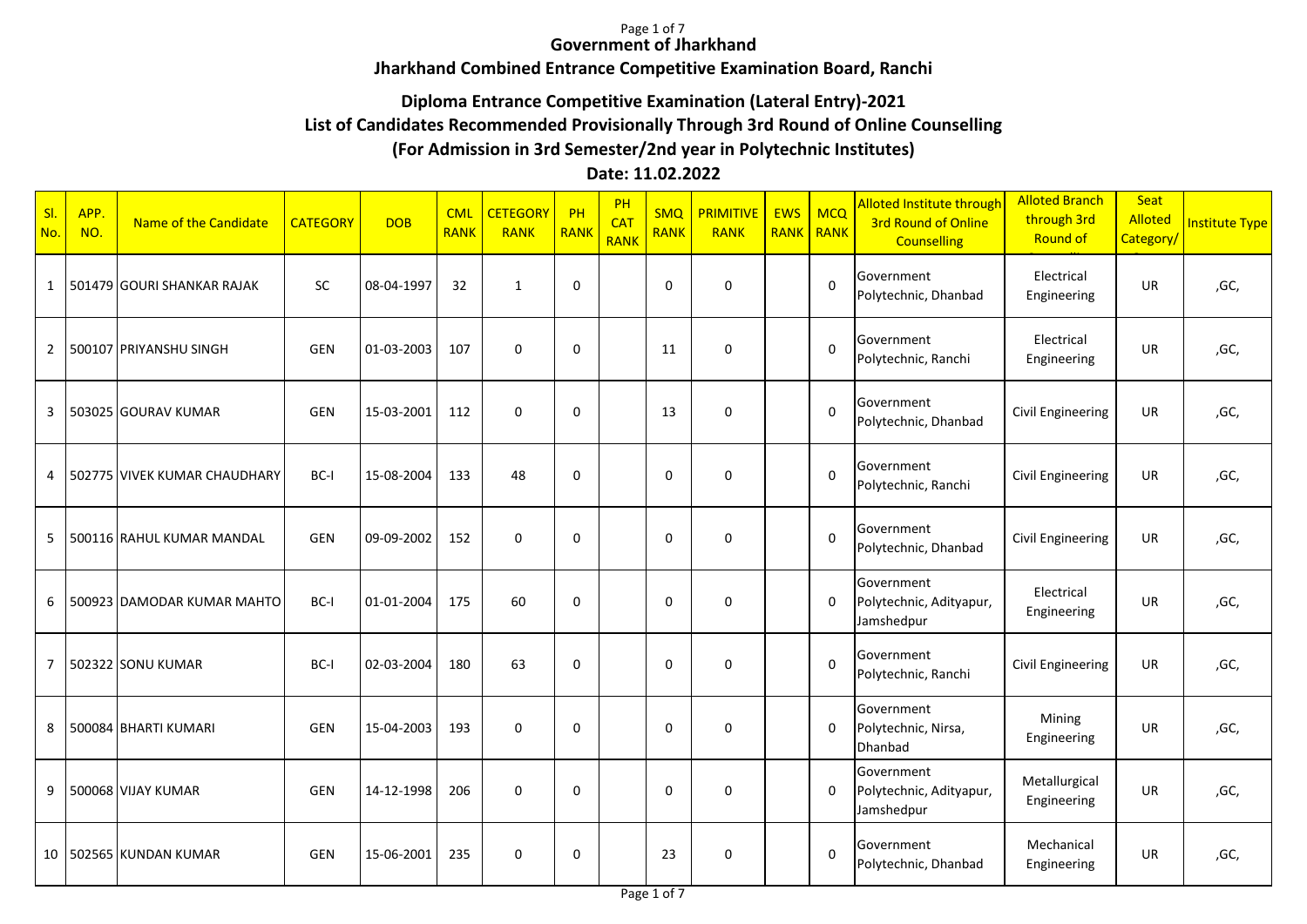### Page 2 of 7

| SI.<br>No. | APP.<br>NO. | Name of the Candidate            | <b>CATEGORY</b> | <b>DOB</b> | <b>CML</b><br><b>RANK</b> | <b>CETEGORY</b><br><b>RANK</b> | PH<br><b>RANK</b> | PH<br>CA <sub>1</sub><br><b>RANK</b> | <b>SMQ</b><br><b>RANK</b> | <b>PRIMITIVE</b><br><b>RANK</b> | <b>EWS</b><br><b>RANK</b> | <b>MCQ</b><br>RANK | Alloted Institute through<br><b>3rd Round of Online</b><br><b>Counselling</b> | <b>Alloted Branch</b><br>through 3rd<br>Round of | <b>Seat</b><br>Alloted<br>Category/ | <b>Institute Type</b> |
|------------|-------------|----------------------------------|-----------------|------------|---------------------------|--------------------------------|-------------------|--------------------------------------|---------------------------|---------------------------------|---------------------------|--------------------|-------------------------------------------------------------------------------|--------------------------------------------------|-------------------------------------|-----------------------|
|            |             | 11   502116 KUMAR NACHIKETA      | GEN             | 24-09-1999 | 263                       | $\mathbf 0$                    | $\mathbf 0$       |                                      | $\mathbf 0$               | 0                               |                           | $\Omega$           | Government<br>Polytechnic, Ranchi                                             | Electrical<br>Engineering                        | <b>UR</b>                           | ,GC,                  |
|            |             | 12 501451 MANORANJAN MONDAL      | BC-I            | 28-05-2003 | 275                       | 106                            | $\mathbf 0$       |                                      | 0                         | $\mathbf 0$                     |                           | 0                  | Government<br>Polytechnic, Bhaga,<br>Dhanbad                                  | Computer<br>Engineering                          | UR                                  | ,GC,                  |
|            |             | 13 502848 RAGHUNATH BESRA        | <b>ST</b>       | 14-05-1995 | 284                       | 17                             | $\mathbf 0$       |                                      | $\mathbf 0$               | 0                               |                           | $\mathbf 0$        | Government<br>Polytechnic, Adityapur,<br>Jamshedpur                           | <b>Computer Science</b><br>& Engineering         | <b>TFW</b>                          | ,GC,                  |
|            |             | 14 501895 MD KHALID              | <b>GEN</b>      | 08-02-1993 | 291                       | $\mathbf 0$                    | $\mathbf 0$       |                                      | 25                        | 0                               |                           | 21                 | Government<br>Polytechnic, Nirsa,<br>Dhanbad                                  | Civil Engineering                                | UR                                  | ,GC,                  |
|            |             | 15 501715 DURGESH KUMAR          | GEN             | 23-03-1999 | 324                       | $\mathbf 0$                    | $\mathbf 0$       |                                      | $\mathbf 0$               | $\Omega$                        |                           | $\Omega$           | SILLI POLYTECHNIC<br>(ESTD. BY GOVT. OF<br><b>JHARKHAND &amp; RUN BY</b>      | Mechanical<br>Engineering                        | UR                                  | ,PPPF,                |
|            |             | 16 503108 SUJATA KUMARI          | <b>ST</b>       | 01-01-2001 | 325                       | 22                             | $\mathbf 0$       |                                      | 0                         | 0                               |                           | $\mathbf 0$        | Government<br>Polytechnic, Dhanbad                                            | Electrical<br>Engineering                        | <b>ST</b>                           | ,GC,                  |
|            |             | 17 502863 DILIP BESRA            | <b>ST</b>       | 16-06-2003 | 352                       | 24                             | $\mathbf 0$       |                                      | $\mathbf 0$               | $\mathbf 0$                     |                           | $\mathbf 0$        | Government<br>Polytechnic, Ranchi                                             | <b>Civil Engineering</b>                         | <b>ST</b>                           | ,GC,                  |
|            |             | 18 502780 PRAMOD KUMAR           | <b>GEN</b>      | 24-06-2002 | 365                       | $\mathbf 0$                    | $\mathbf 0$       |                                      | 0                         | 0                               |                           | $\mathbf 0$        | Government<br>Polytechnic, Nirsa,<br>Dhanbad                                  | <b>Civil Engineering</b>                         | <b>UR</b>                           | ,GC,                  |
|            |             | 19 502791 RAJA DONGRAY           | <b>GEN</b>      | 30-03-2003 | 368                       | $\mathbf 0$                    | $\mathbf 0$       |                                      | 0                         | 0                               |                           | 0                  | Government<br>Polytechnic, Adityapur,<br>Jamshedpur                           | <b>Computer Science</b><br>& Engineering         | UR                                  | ,GC,                  |
|            |             | 20 500409 HRITIK KUMAR           | <b>SC</b>       | 31-03-1999 | 403                       | 24                             | $\mathbf 0$       |                                      | 0                         | 0                               |                           | $\mathbf 0$        | Government<br>Polytechnic, Nirsa,<br>Dhanbad                                  | <b>Civil Engineering</b>                         | SC                                  | ,GC,                  |
|            |             | 21   502822   RITU KUMARI MAHATO | BC-I            | 01-10-2003 | 407                       | 153                            | 0                 |                                      | 0                         | 0                               |                           | $\mathbf 0$        | Government<br>Polytechnic, Dhanbad                                            | <b>Computer Science</b><br>& Engineering         | UR                                  | ,GC,                  |
|            |             | 22 501800 UDIT PASWAN            | SC              | 10-08-1998 | 411                       | 25                             | 0                 |                                      | 0                         | 0                               |                           | $\mathbf 0$        | Government<br>Polytechnic, Latehar                                            | Civil Engineering                                | UR                                  | ,GC,                  |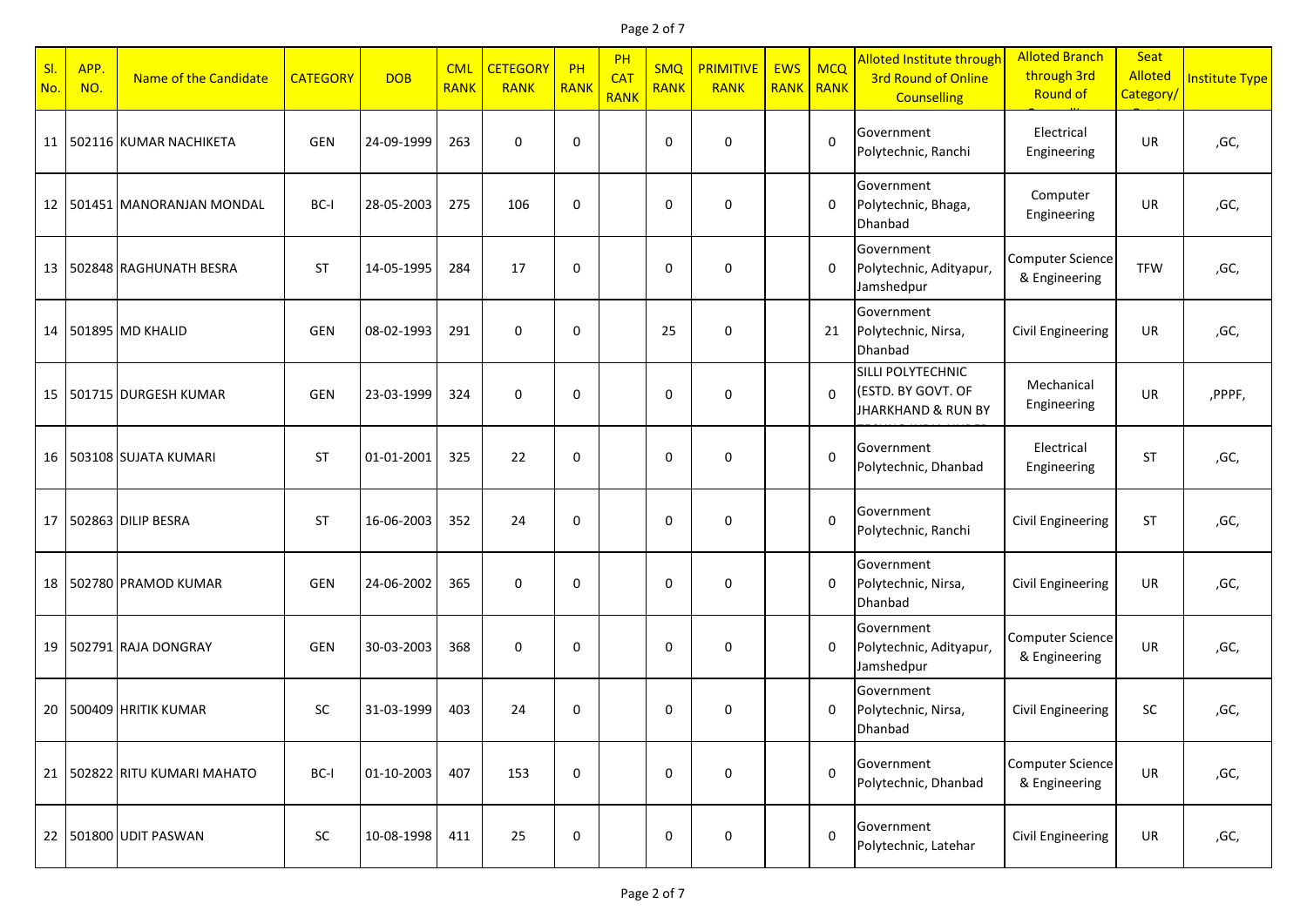### Page 3 of 7

| SI.<br>No. | APP.<br>NO. | Name of the Candidate             | <b>CATEGORY</b> | <b>DOB</b> | <b>CML</b><br><b>RANK</b> | <b>CETEGORY</b><br><b>RANK</b> | PH<br><b>RANK</b> | PH<br><b>CAT</b><br><b>RANK</b> | <b>SMQ</b><br><b>RANK</b> | <b>PRIMITIVE</b><br><b>RANK</b> | <b>EWS</b><br><b>RANK</b> | <b>MCQ</b><br>RANK | Alloted Institute through<br>3rd Round of Online<br><b>Counselling</b> | <b>Alloted Branch</b><br>through 3rd<br>Round of | <b>Seat</b><br>Alloted<br>Category/ | <b>Institute Type</b> |
|------------|-------------|-----------------------------------|-----------------|------------|---------------------------|--------------------------------|-------------------|---------------------------------|---------------------------|---------------------------------|---------------------------|--------------------|------------------------------------------------------------------------|--------------------------------------------------|-------------------------------------|-----------------------|
|            |             | 23 501334 SAURABH KUMAR           | BC-I            | 04-10-2003 | 417                       | 155                            | $\overline{2}$    |                                 | 0                         | 0                               |                           | $\mathbf 0$        | Government<br>Polytechnic, Ranchi                                      | Civil Engineering                                | BC-I                                | ,GC,                  |
|            |             | 24 502305 DEEPA KUMARI            | BC-II           | 18-01-2002 | 426                       | 80                             | $\mathbf 0$       |                                 | 0                         | 0                               |                           | $\pmb{0}$          | Government<br>Polytechnic, Dhanbad                                     | Mechanical<br>Engineering                        | UR                                  | ,GC,                  |
|            |             | 25 500606 PANKAJ KUMAR            | BC-I            | 05-01-2004 | 432                       | 161                            | $\mathbf 0$       |                                 | 0                         | 0                               |                           | $\mathbf 0$        | Government<br>Polytechnic, Dumka                                       | <b>Civil Engineering</b>                         | <b>UR</b>                           | ,GC,                  |
|            |             | 26 500335 AKSHAY KUMAR            | BC-I            | 20-08-2005 | 438                       | 164                            | $\mathbf 0$       |                                 | 0                         | 0                               |                           | $\mathbf 0$        | Government<br>Polytechnic, Ranchi                                      | <b>Computer Science</b><br>& Engineering         | UR                                  | ,GC,                  |
|            |             | 27 500453 PREM ORAON              | <b>ST</b>       | 19-04-2004 | 460                       | 36                             | $\mathbf 0$       |                                 | 0                         | 0                               |                           | $\mathbf 0$        | Government<br>Polytechnic, Dhanbad                                     | Mechanical<br>Engineering                        | UR                                  | ,GC,                  |
|            |             | 28 501890 AARSI SABA              | <b>GEN</b>      | 14-02-2003 | 505                       | $\mathbf 0$                    | $\mathbf 0$       |                                 | 0                         | 0                               |                           | 37                 | Government<br>Polytechnic, Dhanbad                                     | <b>Computer Science</b><br>& Engineering         | UR                                  | ,GC,                  |
|            |             | 29   501634   VISHAL KUMAR MAHATO | BC-I            | 12-01-2002 | 513                       | 193                            | $\mathbf 0$       |                                 | 0                         | 0                               |                           | 0                  | Government<br>Polytechnic, Ranchi                                      | Electrical<br>Engineering                        | BC-I                                | ,GC,                  |
|            |             | 30 501232 ROHIT KACHHAP           | <b>ST</b>       | 22-11-2000 | 518                       | 41                             | 0                 |                                 | 0                         | 0                               |                           | $\mathbf 0$        | Government<br>Polytechnic, Ranchi                                      | Electrical<br>Engineering                        | <b>ST</b>                           | ,GC,                  |
|            |             | 31 501236 LAXMAN KUMAR            | BC-I            | 24-12-1992 | 525                       | 197                            | $\mathbf 0$       |                                 | 0                         | 0                               |                           | $\mathbf 0$        | Government<br>Polytechnic, Dumka                                       | Electrical<br>Engineering                        | UR                                  | ,GC,                  |
|            |             | 32   501112   SUSHIL KUMAR RAJAK  | SC              | 13-04-2001 | 528                       | 35                             | 0                 |                                 | 0                         | 0                               |                           | 0                  | Government<br>Polytechnic, Adityapur,<br>Jamshedpur                    | Metallurgical<br>Engineering                     | SC                                  | ,GC,                  |
|            |             | 33 502864 AKASH KUMAR PASWAN      | GEN             | 08-04-2003 | 543                       | $\mathbf 0$                    | 0                 |                                 | 0                         | 0                               |                           | 0                  | Government<br>Polytechnic, Nirsa,<br>Dhanbad                           | Mechanical<br>Engineering                        | UR                                  | ,GC,                  |
|            |             | 34 502530 NIRAL KHALKHO           | <b>ST</b>       | 13-10-2003 | 547                       | 45                             | $\mathbf 0$       |                                 | 0                         | 0                               |                           | 0                  | Government<br>Polytechnic, Adityapur,<br>Jamshedpur                    | Mechanical<br>Engineering                        | UR                                  | ,GC,                  |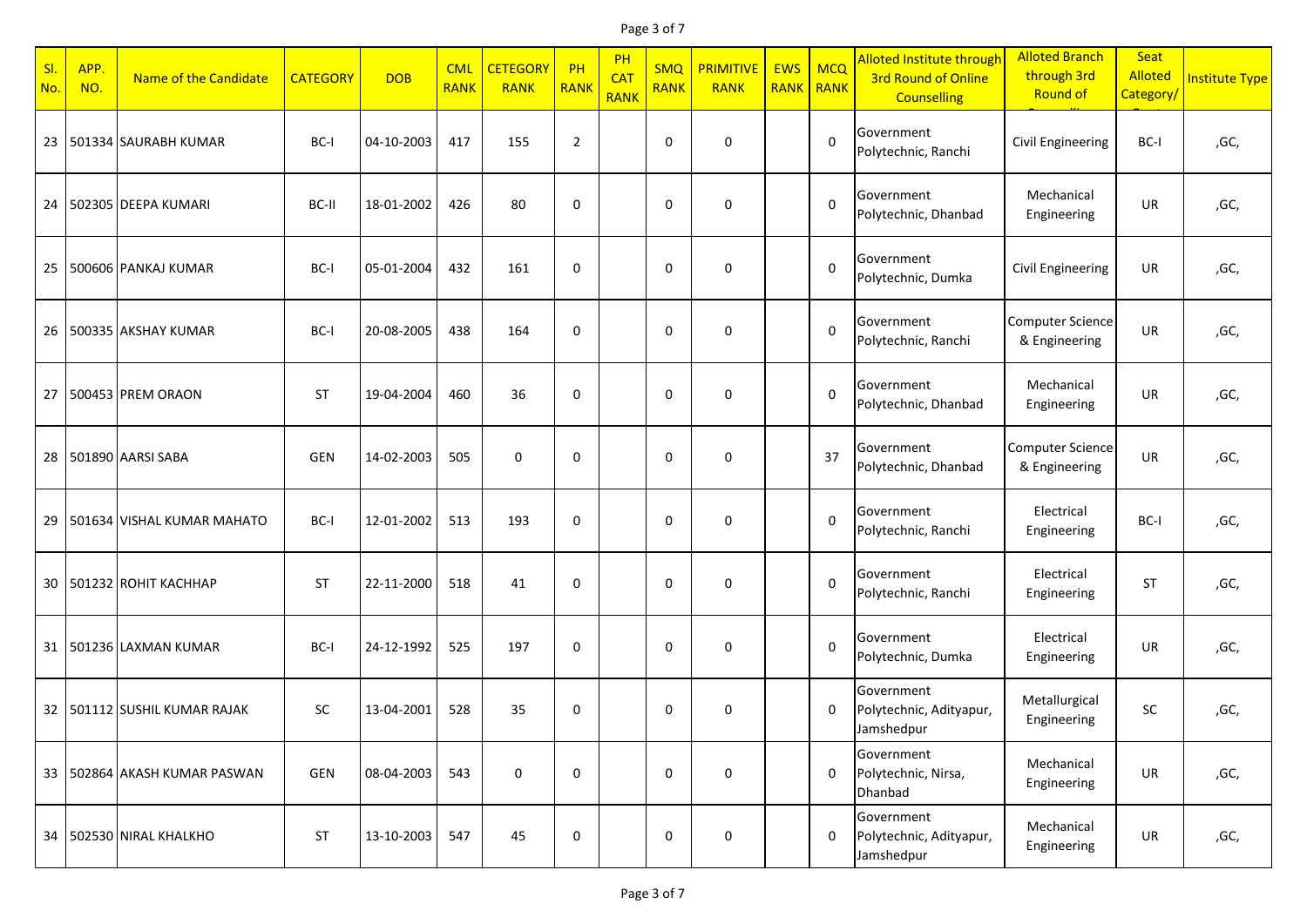### Page 4 of 7

| SI.<br>No. | APP.<br>NO. | Name of the Candidate      | <b>CATEGORY</b> | <b>DOB</b> | <b>CML</b><br><b>RANK</b> | <b>CETEGORY</b><br><b>RANK</b> | PH<br><b>RANK</b> | PH<br><b>CAT</b><br><b>RANK</b> | <b>SMQ</b><br><b>RANK</b> | <b>PRIMITIVE</b><br><b>RANK</b> | <b>EWS</b><br><b>RANK</b> | <b>MCQ</b><br>RANK | Alloted Institute through<br>3rd Round of Online<br><b>Counselling</b> | <b>Alloted Branch</b><br>through 3rd<br>Round of | <b>Seat</b><br>Alloted<br>Category/ | <b>Institute Type</b> |
|------------|-------------|----------------------------|-----------------|------------|---------------------------|--------------------------------|-------------------|---------------------------------|---------------------------|---------------------------------|---------------------------|--------------------|------------------------------------------------------------------------|--------------------------------------------------|-------------------------------------|-----------------------|
|            |             | 35 501941 MAHESHWAR MAHATO | BC-I            | 01-11-1996 | 565                       | 215                            | $\mathbf 0$       |                                 | 0                         | 0                               |                           | 0                  | Government<br>Polytechnic, Adityapur,<br>Jamshedpur                    | Mechanical<br>Engineering                        | <b>UR</b>                           | ,GC,                  |
|            |             | 36 502009 KUNDAN KUMAR     | <b>SC</b>       | 12-01-2004 | 613                       | 43                             | $\mathbf 0$       |                                 | 0                         | 0                               |                           | $\mathbf 0$        | Government<br>Polytechnic, Ranchi                                      | <b>Civil Engineering</b>                         | SC                                  | ,GC,                  |
|            |             | 37 502504 PREMCHAND KUMAR  | BC-I            | 25-01-1988 | 624                       | 236                            | $\mathbf 0$       |                                 | 0                         | 0                               |                           | $\Omega$           | Government<br>Polytechnic, Latehar                                     | Mechanical<br>Engineering                        | <b>UR</b>                           | ,GC,                  |
|            |             | 38 500918 RAM PRASAD RANA  | BC-I            | 15-07-2002 | 627                       | 237                            | $\mathbf 0$       |                                 | 0                         | 0                               |                           | $\mathbf 0$        | Government<br>Polytechnic, Dumka                                       | Electrical<br>Engineering                        | UR                                  | ,GC,                  |
|            |             | 39 500756 MADHAB DAS       | BC-I            | 26-03-2003 | 629                       | 238                            | $\mathbf 0$       |                                 | 0                         | $\Omega$                        |                           | 0                  | Government<br>Polytechnic, Nirsa,<br>Dhanbad                           | Mechanical<br>Engineering                        | UR                                  | ,GC,                  |
|            |             | 40   501874 RAKESH NISHAD  | <b>GEN</b>      | 01-01-2002 | 666                       | $\mathbf 0$                    | $\mathbf 0$       |                                 | 0                         | 0                               |                           | 0                  | Government<br>Polytechnic, Jainamore,<br>Khutri, Bokaro                | Mechanical<br>Engineering                        | UR                                  | ,GC,                  |
|            |             | 41   501798 ARIF KHAN      | <b>GEN</b>      | 21-06-2003 | 696                       | $\mathbf 0$                    | $\mathbf 0$       |                                 | 0                         | 0                               |                           | $\mathbf 0$        | Government<br>Polytechnic, Simdega                                     | Electrical<br>Engineering                        | UR                                  | ,GC,                  |
|            |             | 42   502392   AMRIT HORO   | <b>ST</b>       | 17-03-1994 | 725                       | 68                             | $\mathbf 0$       |                                 | 0                         | 0                               |                           | $\mathbf 0$        | Government<br>Polytechnic, Ranchi                                      | Electronics &<br>Communication<br>Engineering    | <b>TFW</b>                          | ,GC,                  |
|            |             | 43 503063 RAJEEV MANDAL    | BC-I            | 15-04-2003 | 772                       | 310                            | $\mathbf 0$       |                                 | 0                         | 0                               |                           | $\mathbf 0$        | Government<br>Polytechnic, Dumka                                       | Mechanical<br>Engineering                        | UR                                  | ,GC,                  |
|            |             | 44   501732 AKSHAY MANDAL  | BC-I            | 18-02-2003 | 788                       | 315                            | 0                 |                                 | 0                         | 0                               |                           | $\mathbf 0$        | Government<br>Polytechnic, Dumka                                       | <b>Civil Engineering</b>                         | UR                                  | ,GC,                  |
|            |             | 45 502727 LALAN RAM        | SC              | 01-03-1993 | 792                       | 63                             | 0                 |                                 | 0                         | 0                               |                           | $\pmb{0}$          | Government<br>Polytechnic, Latehar                                     | <b>Civil Engineering</b>                         | UR                                  | ,GC,                  |
|            |             | 46 500866 RATAN LAL MAHTO  | BC-I            | 17-03-2003 | 847                       | 333                            | 0                 |                                 | 0                         | 0                               |                           | 0                  | Government<br>Polytechnic, Nirsa,<br>Dhanbad                           | Mechanical<br>Engineering                        | BC-I                                | ,GC,                  |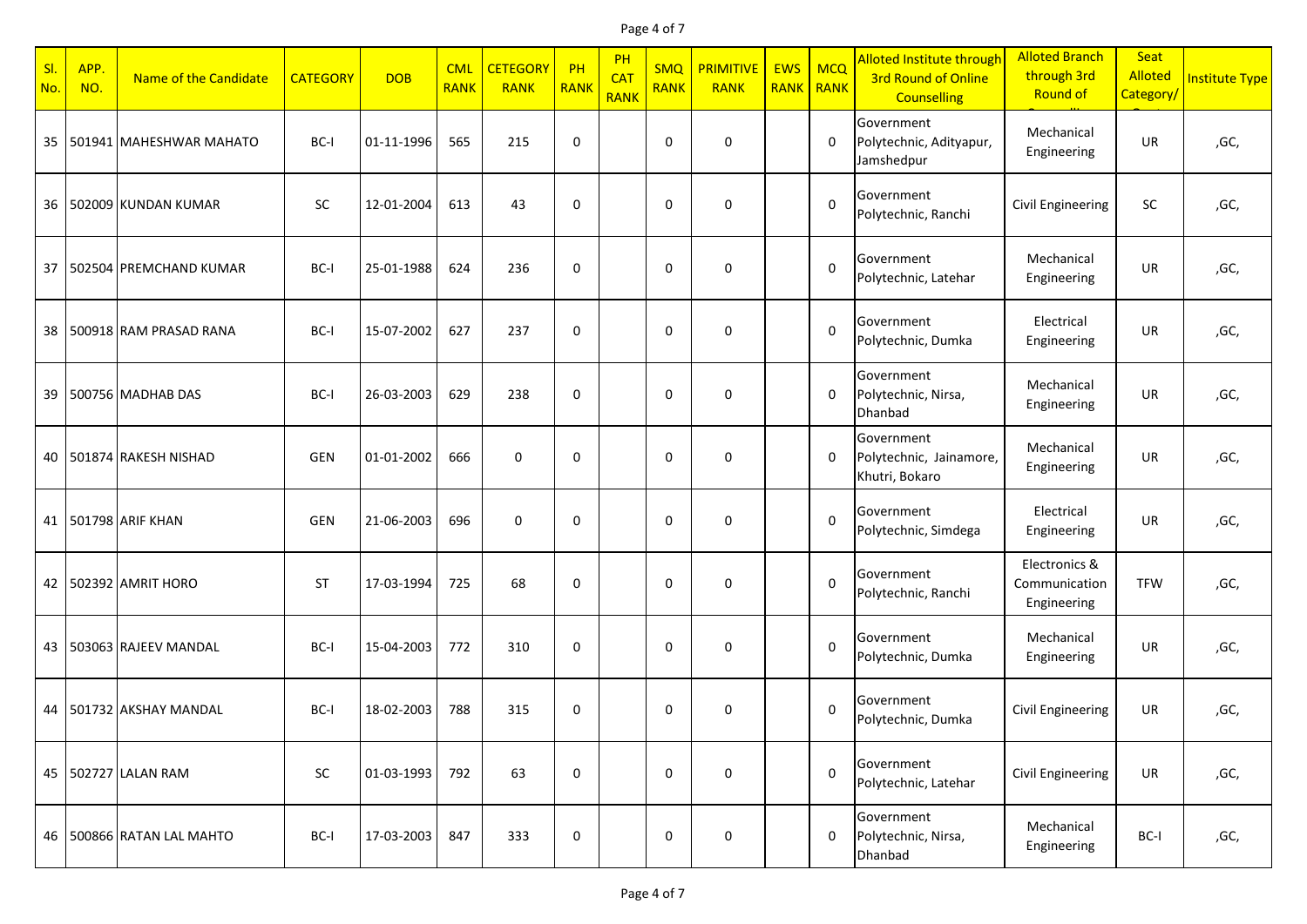|            | Page 5 of 7 |                                |                 |                   |                           |                                |                   |                                 |                           |                                 |                           |                    |                                                                                                    |                                                         |                              |                |
|------------|-------------|--------------------------------|-----------------|-------------------|---------------------------|--------------------------------|-------------------|---------------------------------|---------------------------|---------------------------------|---------------------------|--------------------|----------------------------------------------------------------------------------------------------|---------------------------------------------------------|------------------------------|----------------|
| SI.<br>No. | APP.<br>NO. | Name of the Candidate          | <b>CATEGORY</b> | <b>DOB</b>        | <b>CML</b><br><b>RANK</b> | <b>CETEGORY</b><br><b>RANK</b> | PH<br><b>RANK</b> | PH<br><b>CAT</b><br><b>RANK</b> | <b>SMQ</b><br><b>RANK</b> | <b>PRIMITIVE</b><br><b>RANK</b> | <b>EWS</b><br><b>RANK</b> | <b>MCQ</b><br>RANK | Alloted Institute through<br><b>3rd Round of Online</b><br><b>Counselling</b>                      | <b>Alloted Branch</b><br>through 3rd<br><b>Round of</b> | Seat<br>Alloted<br>Category/ | Institute Type |
| 47         |             | 500721 KOUSHAL KUMAR           | GEN             | 10-11-2001        | 882                       | $\mathbf 0$                    | $\mathbf 0$       |                                 | $\mathbf 0$               | 0                               |                           | $\mathbf 0$        | Government<br>Polytechnic, Dumka                                                                   | Electrical<br>Engineering                               | UR                           | ,GC,           |
| 48         |             | 500343 MANISH GORAI            | BC-I            | 04-10-2001        | 917                       | 360                            | $\mathbf 0$       |                                 | 0                         | 0                               |                           | 0                  | Government<br>Polytechnic, Adityapur,<br>Jamshedpur                                                | Mechanical<br>Engineering                               | UR                           | ,GC,           |
|            |             | 49 501819 ROHIT BAURI          | <b>SC</b>       | 02-10-2002        | 919                       | 81                             | $\mathbf 0$       |                                 | $\mathbf 0$               | 0                               |                           | $\Omega$           | Govt. Polytechnic,<br>Jagannathpur                                                                 | <b>Electrical and</b><br>Electronics<br>Engineering     | UR                           | ,GC,           |
| 50         |             | 502007 JJAY PRAKASH KUMAR      | <b>SC</b>       | 17-07-2003        | 921                       | 82                             | $\mathbf 0$       |                                 | 0                         | 0                               |                           | $\mathbf 0$        | Government<br>Polytechnic, Ranchi                                                                  | Electrical<br>Engineering                               | SC                           | ,GC,           |
|            |             | 51 500691 SUMESH LAGURI        | <b>ST</b>       | 12-07-1999        | 937                       | 100                            | $\mathbf 0$       |                                 | $\mathbf 0$               | 0                               |                           | 0                  | Government<br>Polytechnic, Adityapur,<br>Jamshedpur                                                | Mechanical<br>Engineering                               | <b>ST</b>                    | ,GC,           |
| 52         |             | 502361 NIKHLESH TOPPO          | <b>ST</b>       | 15-06-2000        | 938                       | 101                            | 0                 |                                 | 0                         | 0                               |                           | $\mathbf 0$        | Government<br>Polytechnic, Latehar                                                                 | Mechanical<br>Engineering                               | UR                           | ,GC,           |
|            |             | 53 502960 GULSHAN KUMAR RAY    | <b>GEN</b>      | 15-07-2003        | 996                       | $\mathbf 0$                    | $\mathbf 0$       |                                 | 64                        | 0                               |                           | $\mathbf 0$        | <b>MADHUPUR</b><br>POLYTECHNIC                                                                     | Electrical<br>Engineering                               | UR                           | ,PPPF,         |
| 54         |             | 502496 AMAN KUMAR SINGH        | <b>GEN</b>      | 02-04-2000        | 1024                      | $\mathbf 0$                    | $\mathbf 0$       |                                 | $\mathbf 0$               | 0                               |                           | $\mathbf 0$        | Government<br>Polytechnic, Dumka                                                                   | Electrical<br>Engineering                               | UR                           | ,GC,           |
|            |             | 55 501074 SHAKTI KUMAR MAHTO   | BC-I            | 12-08-1997        | 1033                      | 408                            | 0                 |                                 | 0                         | 0                               |                           | 0                  | <b>GOLA POLYTECHNIC</b><br>(ESTD. BY GOVT. OF<br><b>JHARKHAND &amp; RUN BY</b><br><b>GURUNANAK</b> | Electrical<br>Engineering                               | UR                           | ,PPPF,         |
|            |             | 56   502613   MANORANJAN MURMU | <b>ST</b>       | 07-01-2000   1036 |                           | 119                            | $\mathbf{0}$      |                                 | $\mathbf{0}$              | 0                               |                           | 0                  | Government<br>Polytechnic, Nirsa,<br>Dhanbad                                                       | Civil Engineering                                       | ST.                          | ,GC,           |
|            |             | 57   500222 MANOJ HEMBRAM      | ST              | 23-08-1999 1065   |                           | 124                            | 0                 |                                 | 0                         | 0                               |                           | $\boldsymbol{0}$   | Government<br>Polytechnic, Dhanbad                                                                 | Electrical<br>Engineering                               | ST                           | ,GC,           |
|            |             | 58 503349 MUKESH CHOUHAN       | GEN             | 10-06-1995 1076   |                           | $\mathbf 0$                    | 0                 |                                 | 0                         | 0                               |                           | 0                  | Government<br>Polytechnic, Nirsa,<br>Dhanbad                                                       | Mining<br>Engineering                                   | UR                           | ,GC,           |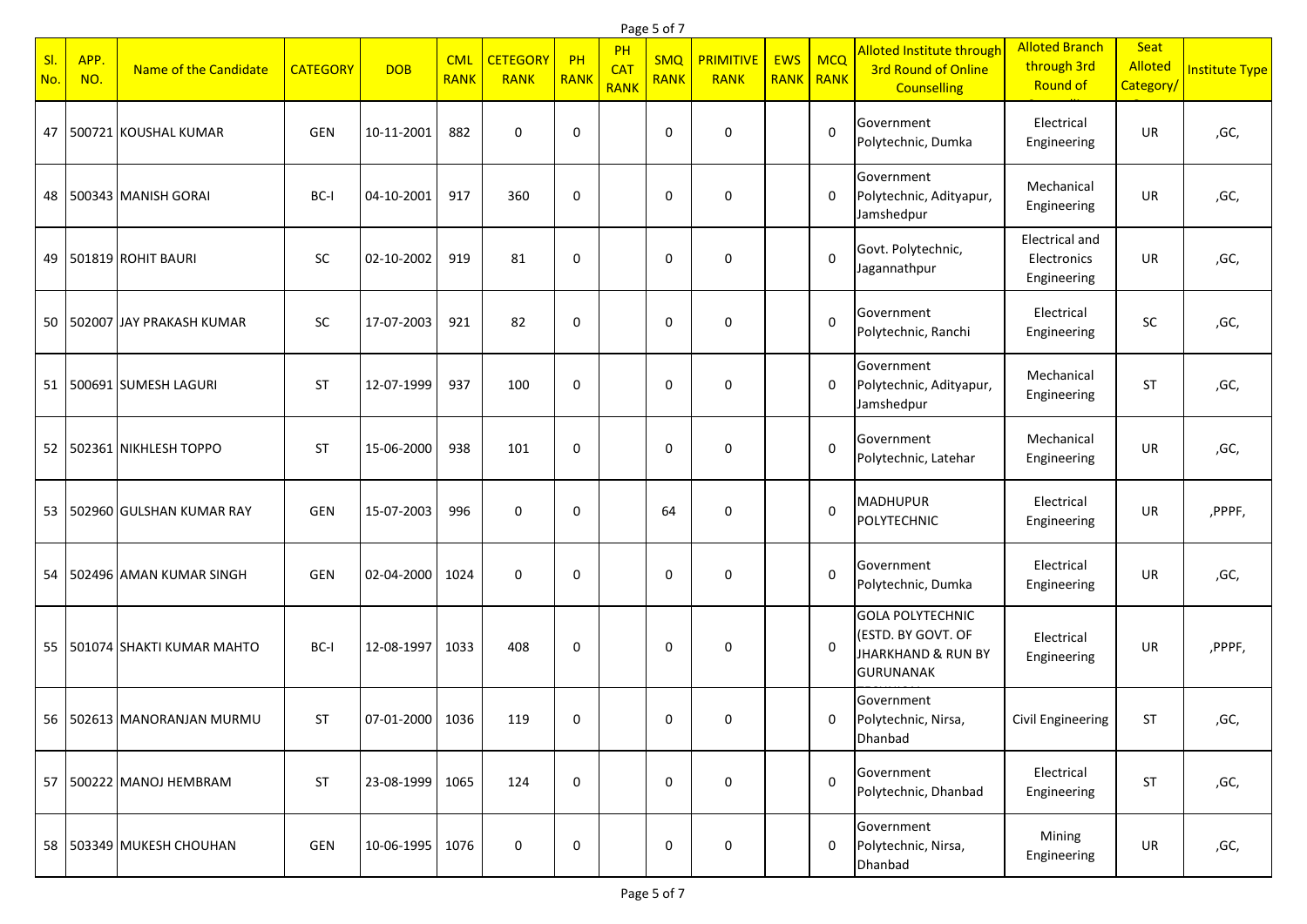Page 6 of 7

| SI.<br>No. | APP.<br>NO. | Name of the Candidate                | <b>CATEGORY</b> | <b>DOB</b>      | <b>CML</b><br><b>RANK</b> | <b>CETEGORY</b><br><b>RANK</b> | PH<br><b>RANK</b> | PH<br>CA <sub>1</sub><br><b>RANK</b> | <b>SMQ</b><br><b>RANK</b> | <b>PRIMITIVE</b><br><b>RANK</b> | <b>EWS</b><br><b>RANK</b> | <b>MCQ</b><br><b>RANK</b> | Alloted Institute through<br><b>3rd Round of Online</b><br><b>Counselling</b>     | <b>Alloted Branch</b><br>through 3rd<br><b>Round of</b> | Seat<br>Alloted<br>Category/ | <b>Institute Type</b> |
|------------|-------------|--------------------------------------|-----------------|-----------------|---------------------------|--------------------------------|-------------------|--------------------------------------|---------------------------|---------------------------------|---------------------------|---------------------------|-----------------------------------------------------------------------------------|---------------------------------------------------------|------------------------------|-----------------------|
|            |             | 59 502134 PAWAN LAGURI               | <b>ST</b>       | 11-10-1997      | 1133                      | 129                            | 0                 |                                      | $\mathbf 0$               | $\mathbf 0$                     |                           | $\mathbf 0$               | Govt. Polytechnic,<br>Jagannathpur                                                | Mechanical<br>Engineering                               | UR.                          | ,GC,                  |
|            |             | 60   500538 RAVI PRAKASH MINJ        | <b>ST</b>       | 11-04-1998      | 1135                      | 130                            | $\mathbf 0$       |                                      | $\mathbf 0$               | 0                               |                           | $\mathbf 0$               | Government<br>Polytechnic, Simdega                                                | Mechanical<br>Engineering                               | <b>UR</b>                    | ,GC,                  |
|            |             | 61   501110 ROHIT KUMAR MAHTO        | BC-I            | 08-08-2004      | 1183                      | 466                            | $\mathbf 0$       |                                      | $\mathbf 0$               | $\mathbf 0$                     |                           | $\Omega$                  | Government<br>Polytechnic, Dumka                                                  | Electrical<br>Engineering                               | <b>UR</b>                    | ,GC,                  |
|            |             | 62 501185 SEMAL SOREN                | <b>ST</b>       | 12-01-2001      | 1190                      | 143                            | $\mathbf 0$       |                                      | $\mathbf 0$               | $\mathbf 0$                     |                           | $\mathbf 0$               | Government<br>Polytechnic, Dhanbad                                                | Mechanical<br>Engineering                               | <b>ST</b>                    | ,GC,                  |
|            |             | 63   502672   PAWAN KUMAR PRAJAPATI  | BC-II           | 01-08-2002      | 1192                      | 179                            | $\mathbf 0$       |                                      | $\mathbf 0$               | $\mathbf 0$                     |                           | $\Omega$                  | <b>CHANDIL POLYTECHNIC</b><br>(ESTD. BY GOVT. OF<br><b>JHARKHAND &amp; RUN BY</b> | <b>Electrical and</b><br>Electronics<br>Engineering     | <b>TFW</b>                   | ,PPPF,                |
|            |             | 64 501165 PRADEEP BHAGAT             | <b>ST</b>       | 05-02-1994      | 1220                      | 149                            | $\mathbf 0$       |                                      | $\mathbf 0$               | $\mathbf 0$                     |                           | $\mathbf 0$               | Government<br>Polytechnic, Sahibganj                                              | Electrical<br>Engineering                               | <b>UR</b>                    | ,GC,                  |
|            |             | 65 501914 SUSHANT KUMAR              | BC-I            | 07-08-2003      | 1280                      | 500                            | $\mathbf 0$       |                                      | $\mathbf 0$               | 0                               |                           | $\Omega$                  | Government<br>Polytechnic, Latehar                                                | Civil Engineering                                       | <b>UR</b>                    | ,GC,                  |
|            |             | 66 500734 ROHIT KUMAR MISHRA         | GEN             | 15-08-2003      | 1299                      | $\mathbf 0$                    | $\mathbf 0$       |                                      | $\mathbf 0$               | 0                               |                           | $\Omega$                  | Government<br>Polytechnic, Dhanbad                                                | <b>Computer Science</b><br>& Engineering                | <b>UR</b>                    | ,GC,                  |
|            |             | 67 501917 RAJU KR PASWAN             | <b>SC</b>       | 10-05-1994      | 1314                      | 113                            | $\mathbf 0$       |                                      | $\mathbf 0$               | 0                               |                           | $\mathbf 0$               | Government<br>Polytechnic, Latehar                                                | Electrical<br>Engineering                               | <b>TFW</b>                   | ,GC,                  |
|            |             | 68 500142 SHIV MISHRA                | GEN             | 26-02-2004      | 1329                      | $\mathbf 0$                    | 0                 |                                      | 0                         | 0                               |                           | 0                         | Government<br>Polytechnic, Jainamore,<br>Khutri, Bokaro                           | Automobile<br>Engineering                               | UR                           | ,GC,                  |
|            |             | 69 500144 RAJESH KUMAR SHARMA        | BC-I            | 10-01-1990 1345 |                           | 522                            | 0                 |                                      | $\pmb{0}$                 | 0                               |                           | $\mathbf 0$               | Government<br>Polytechnic, Dumka                                                  | Electrical<br>Engineering                               | UR                           | ,GC,                  |
|            | 70 501476   | <b>GIRJA SHANKAR SINGH</b><br>PARIYA | ST              | 17-12-1998 1376 |                           | 178                            | $\pmb{0}$         |                                      | 0                         | 0                               |                           | $\mathbf 0$               | Govt. Polytechnic,<br>Jagannathpur                                                | Mechanical<br>Engineering                               | UR                           | ,GC,                  |